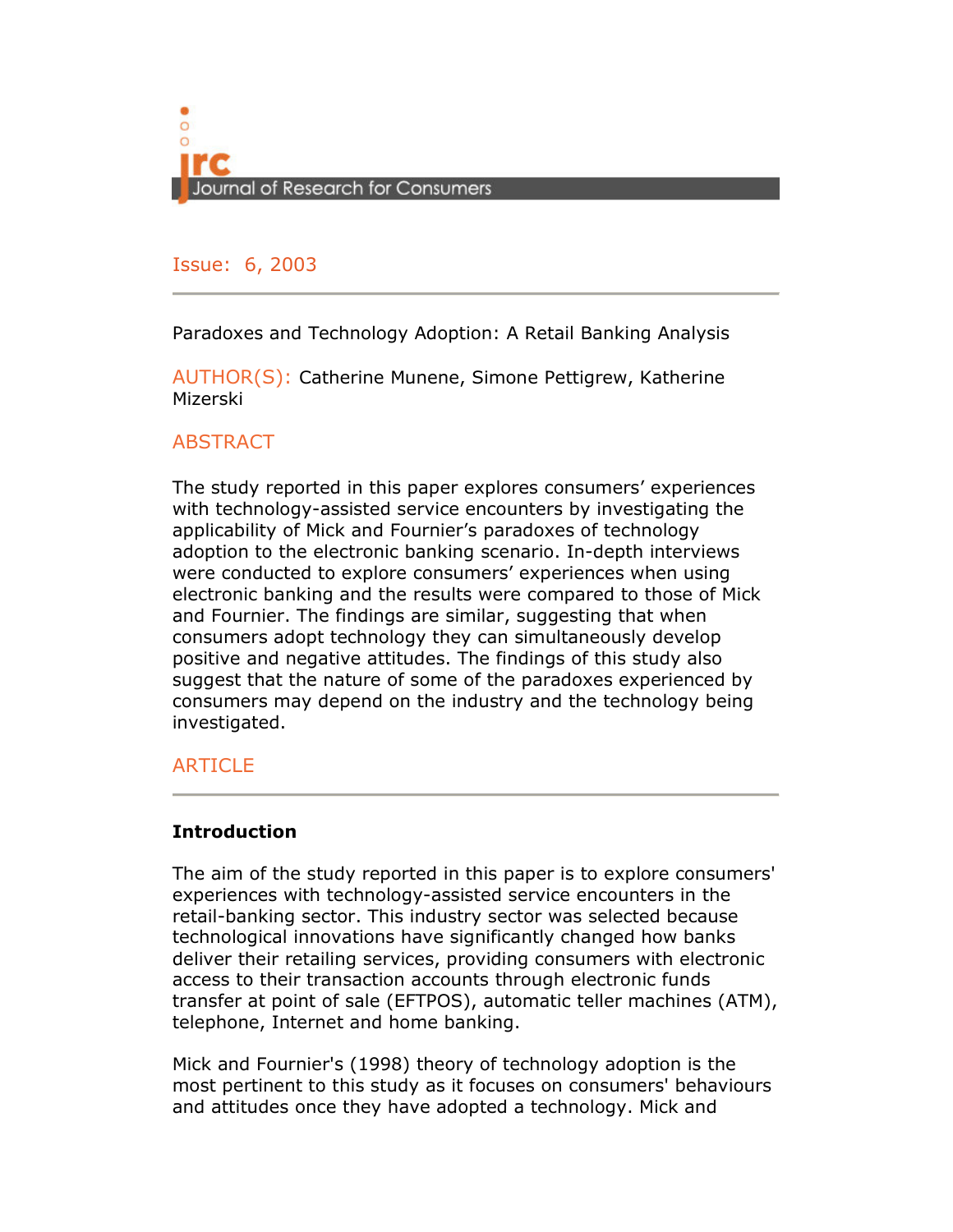Fournier studied consumers' perceptions of technology and the development of their attitudes once they had adopted a technology. The authors found that consumers experience eight paradoxes of technology: control/chaos, freedom/enslavement, new/obsolete, competence/incompetence, efficienc/inefficiency, fulfils/creates needs, assimilation/isolation and engaging/disengaging.

The control/chaos paradox was found to be the most prevalent among their informants. The finding was that technology evokes feelings of control when it dictates consumers' activities and feelings of chaos when it interferes with their activities resulting in confusion. Feelings of freedom are experienced when technology provides minimal restrictions and independence. By comparison enslavement results when activities are restricted by dependence on technology. The new/obsolete paradox was found to result from new knowledge and innovations generated by science that constantly supersede previous existing knowledge. This is the case where continuous technological innovations constantly make existing technologies obsolete. Technology also evokes feelings of competence and incompetence. Competence results when consumers understand how a particular technology works and incompetence results when they are ignorant of how to use a particular technology.

Technology can be considered efficient when tasks can be completed in less time and with less effort. However, inefficiency may result when the same tasks require more time and effort, such as when the technology does not work like it is expected to. Mick and Fournier's informants stated that technology can fulfil some needs but it can also identify unrealised needs. The fulfils/creates needs paradox appeared to be subtle and was discussed in relation to the ownership and use of computers. For instance, some informants indicated that the computers they own fulfil various needs whilst others felt the need to own computers and/or acquire the knowledge to utilise them. Technology can also result in human separation and/or human togetherness. It facilitates assimilation when consumers engage in activities such as watching sports and movies on television and communicating through the use of telephones and computers. By comparison, isolation results when the time consumers spend watching television and playing video games erodes the time they spend socialising. Mick and Fournier also found that the use of technology could be engaging and/or disengaging. It is engaging when Ait facilitates the flow of activities and disengaging when it leads to disruption and passivity@ (1998; p126).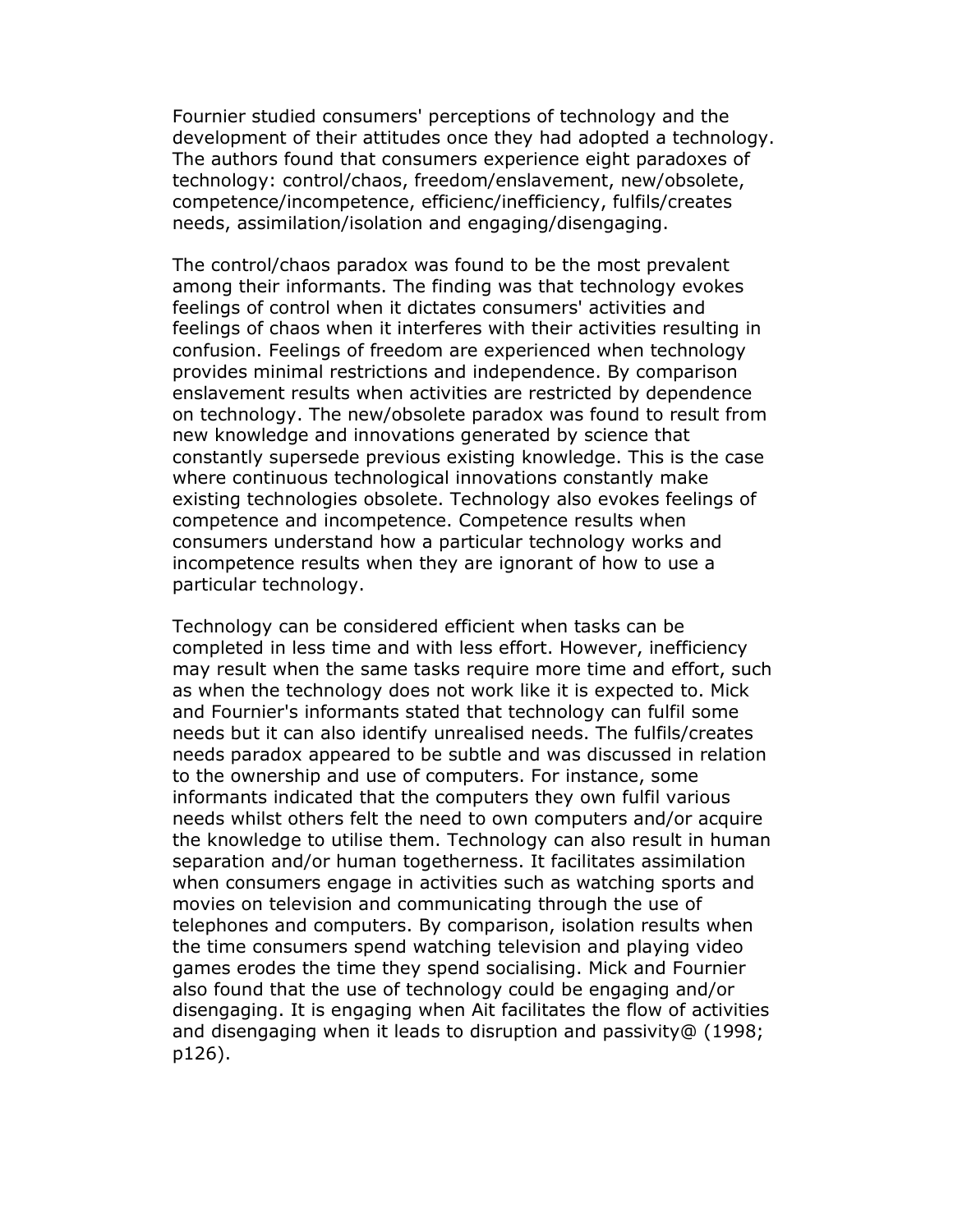Mick and Fournier's study addressed the use of technologies such as computers, answering machines, caller identification kits and video cameras. These are products that consumers typically purchase and own for leisure-related outcomes. This study investigates the generalisability of Mick and Fournier's eight paradoxes to the Australian banking industry. The emphasis is thus on forms of technology that are often not owned by the consumer and that are used to facilitate commercial transactions rather than leisure pastimes.

# Methodology

A sample of 20 informants was selected from the population of Western Australians who currently use electronic banking via a snowballing technique. The snowballing process began by asking colleagues to introduce the researcher to consumers who use Internet banking. These informants were in turn asked to introduce the researcher to other users of electronic banking. Data collection was done through semi-structured in-depth interviews, which are ideal in scenarios such as this where the available secondary data is limited and it is necessary to probe interviewees to gain a thorough understanding of their behaviours and attitudes.

#### Control/Chaos

Interviewees indicated that using banking technology makes them feel like they are in control because they can conduct many transactions at their convenience. However, chaos can result when they cannot initiate or successfully complete a transaction. The interviewees reported feelings of control when there are minimal restrictions and they can conduct any of their banking transactions with the use of technology. Once they are accustomed to conducting their own transactions chaos can result when they expect to use the technology and it is unavailable.

#### Freedom/Enslavement

The interviewees indicated that banking technology gives them freedom to conduct their transactions whenever and wherever they choose. They can pay bills, transfer funds and perform other transactions at their own convenience. However, some interviewees indicated that though they do most of the banking electronically there are limits to what they can achieve. In particular, they discussed restrictions imposed on the number of transactions and the nature of transactions they can conduct.

#### New/Obsolete

Some informants referred to the rate at which electronic banking is changing and the implications for customers having to continually learn new banking procedures.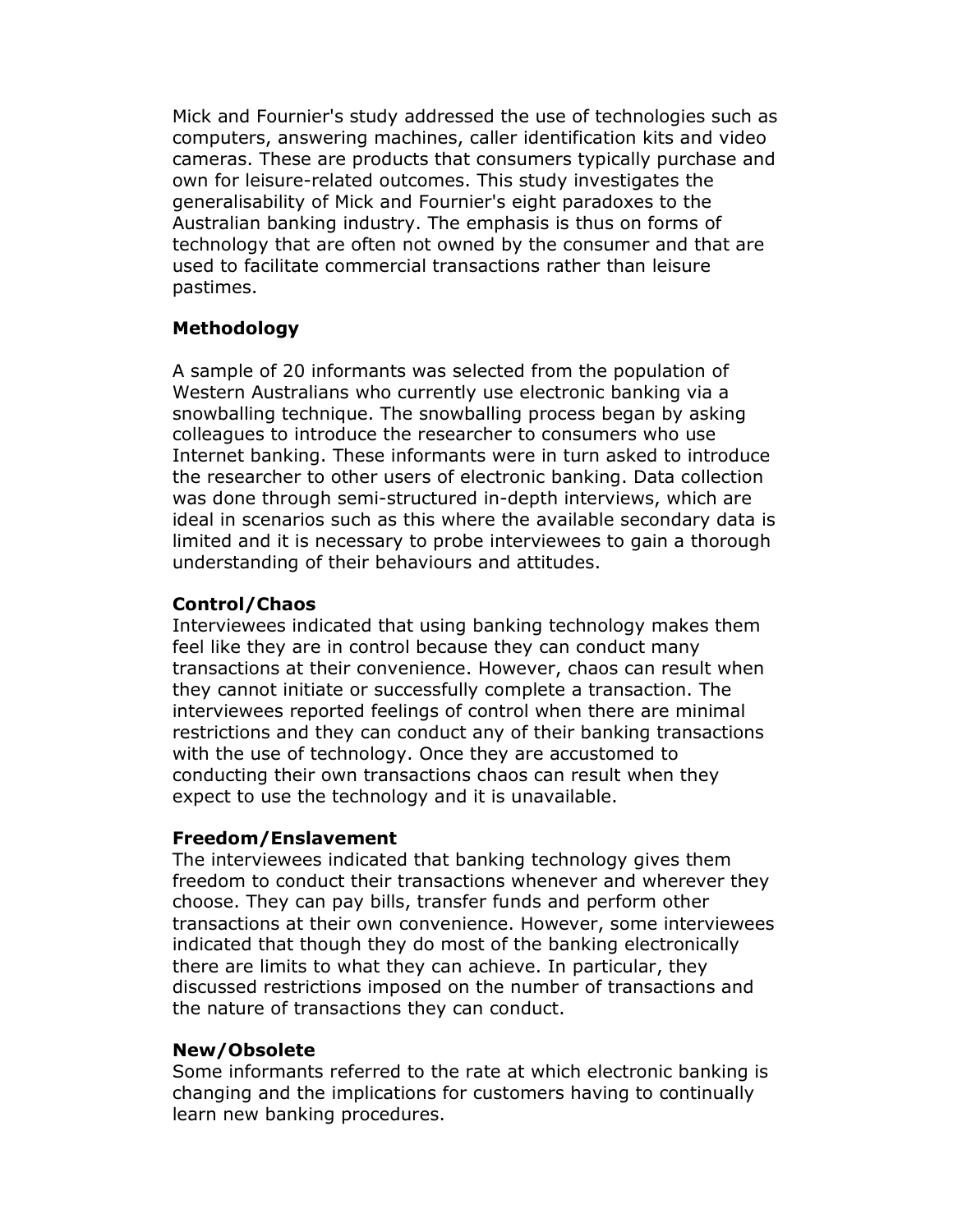#### Competence/Incompetence

The interviewees indicated they feel competent when they feel they have the ability to complete their own transactions successfully. However, their ignorance of how some electronic banking modes work and their inability to comprehend the full capabilities of some electronic banking modes can make them feel incompetent.

#### Efficiency/Inefficiency

The use of technology may result in some tasks taking less time and effort. It can also result in inefficiency when tasks require more time and effort. This paradox was discussed relative to electronic banking transactions and transactions conducted in the bank with human tellers, with electronic banking generally felt by interviewees to be more efficient than dealing with an employee. Electronic banking transactions are considered efficient when consumers can access their accounts and complete their transactions without going through numerous voice and visual cues provided by the banking modes, and without visiting a bank branch. However, these transactions are perceived to sometimes result in inefficiency when consumers have to follow each of the cues provided by both banking modes in order to perform their transactions or when the failure of an electronic banking mode results in the consumer having to visit a bank branch.

# Fulfils/Creates

Interviewees in this study indicated that banking technology has led to the fulfilment of many of their banking needs, such as the easy payment of bills and access to and transfer of funds. However, for some interviewees the advent of electronic banking has resulted in the identification of previously unrealised needs. Examples of such needs are the desire to own computers for online banking and the need to learn and understand how to conduct electronic banking transactions.

#### Assimilation/Isolation

The interviewees made no direct or implicit references to electronic banking fostering human togetherness, however they indicated that it can result in isolation. Some interviewees enjoyed personal interaction with bank tellers, viewing their banking activities as social events. For these interviewees, electronic banking is creating isolation by destroying their interaction and relationships with bank tellers and managers.

# Engaging/Disengaging

Electronic banking is engaging when it facilitates the flow of activities such as easy access to accounts, bill payments, funds transfers and financial markets. However, it is disengaging when the electronic banking mode does not facilitate the transactions